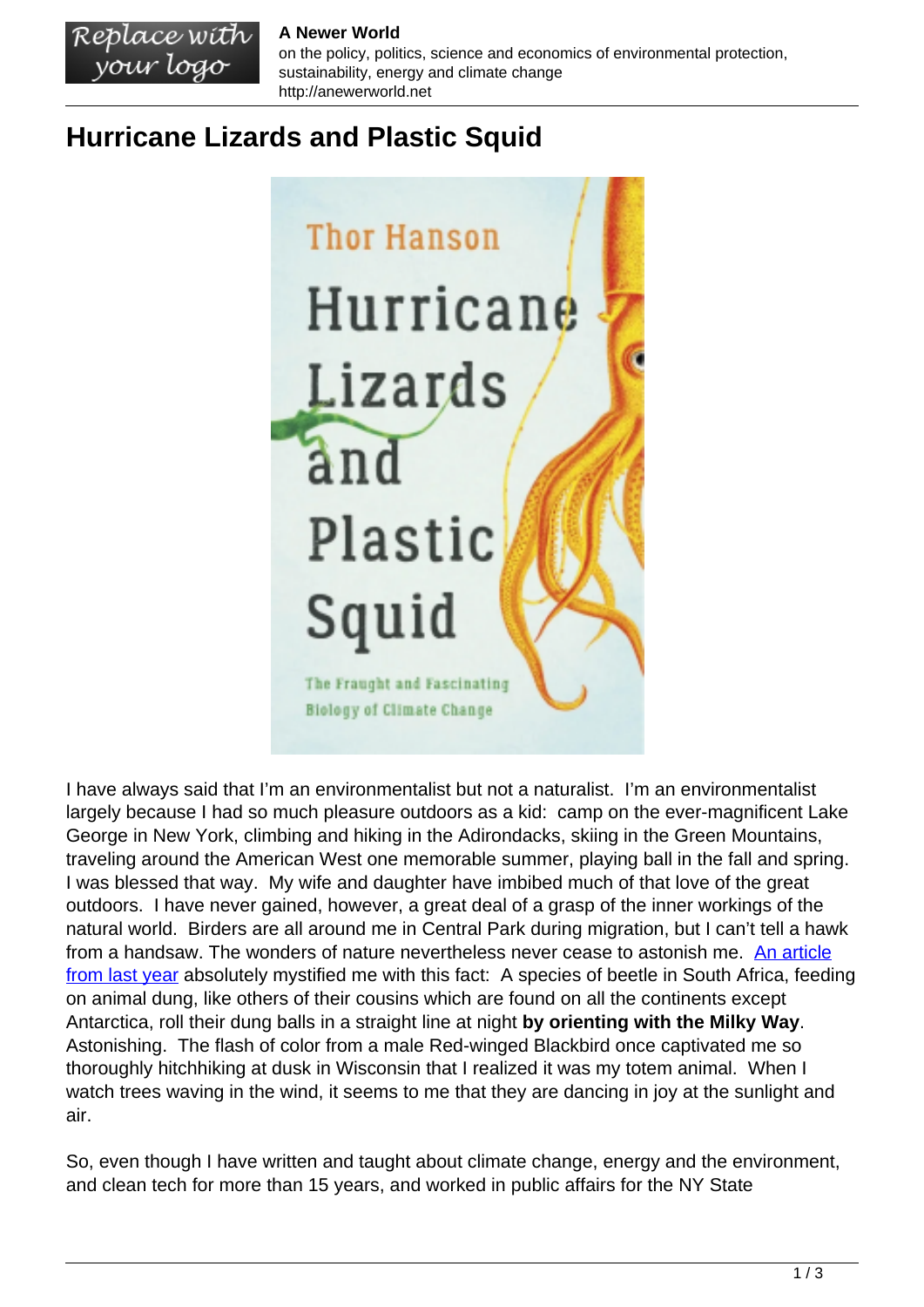## **A Newer World**

Replace with<br>your logo

on the policy, politics, science and economics of environmental protection, sustainability, energy and climate change http://anewerworld.net

environmental agency for a more than a decade before that, and was a Sierra Club activist before that, there is still much I can and should learn about the natural world.

Thor Hanson's *[Hurricane Lizards and Plastic Squid – The Fraught and Fascinating Biology of](https://www.basicbooks.com/titles/thor-hanson/hurricane-lizards-and-plastic-squid/9781541672413/)* [Climate Change](https://www.basicbooks.com/titles/thor-hanson/hurricane-lizards-and-plastic-squid/9781541672413/) has been a pot of gold for me. It brims with insights into how our brothers and sisters in nature have evolved and how they are re-evolving under the pressures of climate change – as if they didn't have enough to handle given the other depredations of Homo sapiens like habit destruction from mining, farming, ranching, and forestry, not to mention illegal hunting and overfishing, as well as invasive species. The book, according to the author himself, "is filled with dispatches from the front lines of a rapidly expanding field," namely biology in the context of climate change.

"Dispatches from the front lines" evokes, of course, one of the seminal books on the climate crisis: Betsy Kolbert's [Field Notes from a Catastrophe.](https://www.bloomsbury.com/us/field-notes-from-a-catastrophe-9781620409886/) Kolbert, for my money our preeminent environmental journalist, also wrote [The Sixth Extinction - An Unnatural History](https://us.macmillan.com/books/9781250062185/thesixthextinction), covering some of the same ground that Hanson does here. (She won the Pulitzer for The Sixth Extinction.)

Hanson toggles back and forth in time with stories from his childhood, with his young son now, and from his college, graduate, and post-grad days. He also covers a fair bit of the earth's surface, with reporting from Thoreau's Walden Pond to Hanson's own backyard in the Pacific Northwest. He's looking through his own eyes and through the lenses of fellow scientists at African songbirds, tawny owls in Finland, sea butterflies in Arctic waters, macaws in Central America, lizards in the Caribbean (his "hurricane lizards"), lodgepole pines in Western North America, red oaks and white oaks in Iowa, butterfly fish in the Western Pacific, rockweed off the West Coast of Africa, even extinct Shasta giant ground sloths in the ancient American Southwest and fossil ferns in an alley in his old hometown in the state of Washington.

The book delves into a wide variety of topics beyond climate biology: history on evolutionary theory, the greenhouse effect, photosynthesis, ocean acidification, and the carbon cycle. (I love an old book on the carbon cycle by a now-retired NYU professor, Tyler Volk, called <u>[CO](https://mitpress.mit.edu/books/co2-rising)<sub>[2](https://mitpress.mit.edu/books/co2-rising)</sub> Rising</u>. Funny thing too: I think that **[Volk](https://images.squarespace-cdn.com/content/v1/56e76cdac6fc0816eb9085a4/1568654230119-01KDVDA4BRLO495MSTH0/image-asset.jpeg?format=1000w)** and **[Hanson](https://static01.nyt.com/images/2011/06/23/arts/Book/Book-jumbo.jpg?quality=75&auto=webp&disable=upscale)** look a bit alike.)

The research tools he and his colleagues use are as varied as simple census taking and handwritten notes, to high-speed photography, the use of large databases and powerful computers, DNA analysis, artificial intelligence, and even SPRUCE – Spruce and Peatland Responses Under Changing Environments. [SPRUCE](https://mnspruce.ornl.gov/) is a large research station with huge open-topped terrariums mimicking the soil temperature, air temperature and carbon dioxide concentrations of various possible climate futures.

For a non-fiction writer and teacher like me and, for that matter, any general reader, there is great value in back matter like the glossary, excellent endnotes and bibliography, and index he provides. I am also partial to epigraphs which he uses to good effect. I was particularly taken with this one, from P.G. Wodehouse, for a chapter on the slow, insidious impact of climate stresses on species: "Unseen in the background, Fate was quietly slipping lead into the boxingglove."